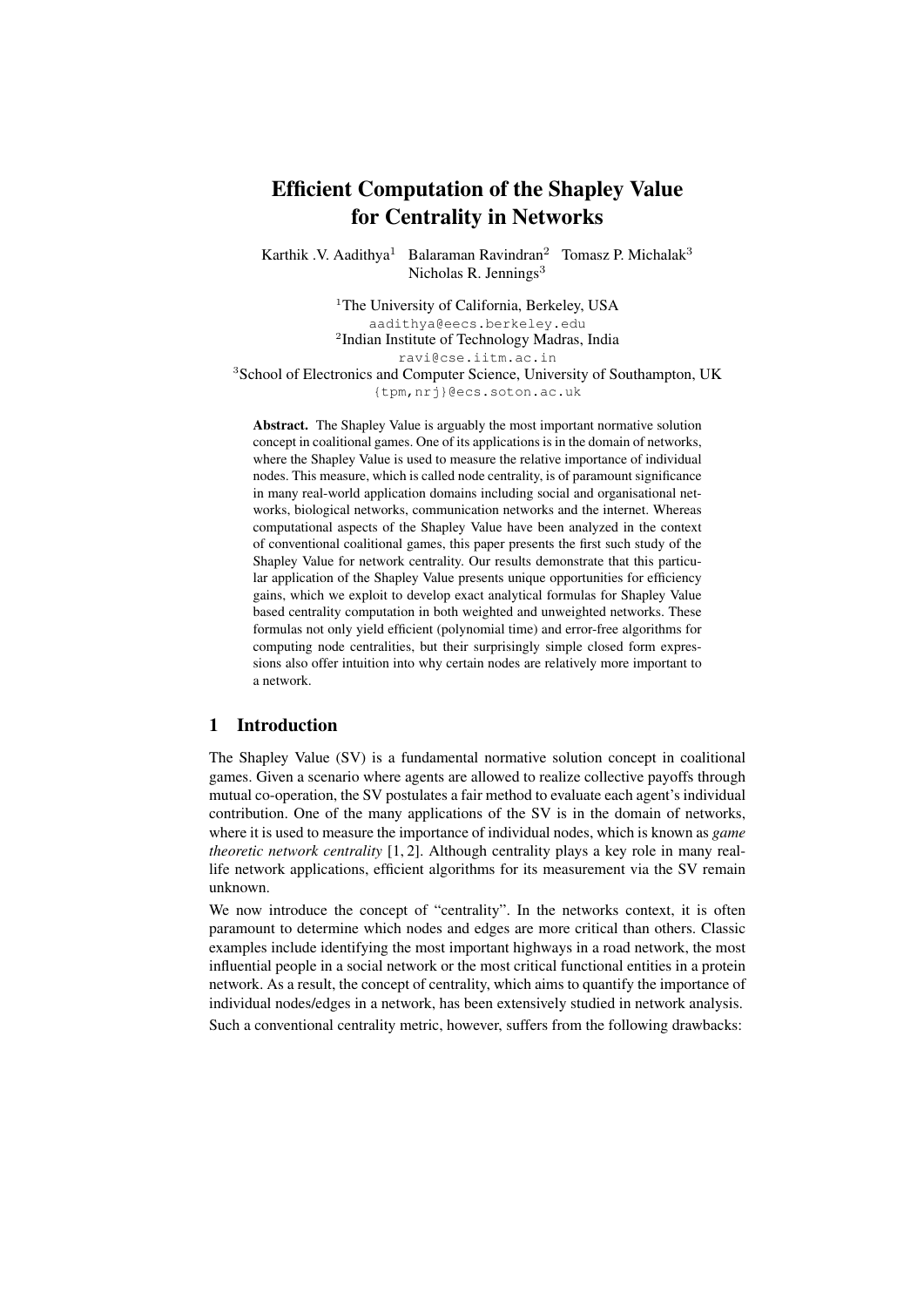#### 2 K.V. Aadithya B. Ravindran T.P. Michalak N.R. Jennings

- 1. By considering only the failure of individual nodes, it completely ignores real-world situations where multiple nodes can fail simultaneously. For example, if the network is so designed that no single node's failure carries any consequence, but the failure of certain specific *pairs of nodes* can bring down the entire network, the above centrality metric would fail to give a higher centrality score to the nodes belonging to these critical pairs.
- 2. Because each node is treated separately, the hidden assumption is that node failures occur independently of each other. As a result, real-world phenomena such as cascading node failures, that have been known to precipitate widespread disruption in a very short time [3], are outside the scope of this centrality analysis.

In short, conventional centrality measures fail to recognize that in many network applications, it is not sufficient to merely understand the relative importance of nodes as stand-alone entities. Rather, the key requirement is to understand the importance of each node *in terms of its utility when combined with other nodes* [4]. For instance, in the above infrastructure network, an ideal centrality measure would assign a score to a node v based on the failure probabilities (and consequences thereof) of *every subset of nodes containing*  $v$ , rather than just failure of the single node  $v$ . This approach would automatically allow the ideal centrality measure to give due consideration to real-world failure patterns such as cascading failures and simultaneous multiple node failures. On the other hand, this flexibility, which comes from the ability to take into account the contributions of all possible combinations of nodes (rather than just one node at a time), is absent in conventional centrality measures, which is a crucial limitation in many applications.

Game theoretic network centrality [1, 2] has been proposed as a framework that would address this limitation. Given the network to be analysed, the idea is to define a cooperative game where the agents (players) are the nodes of the network. Then the SV of each agent (node) in this game is interpreted as a *centrality measure* because it represents the average marginal contribution made by each node to every possible combination of the other nodes. This paradigm of SV-based network centrality thus confers a high degree of flexibility (which was completely lacking in traditional centrality metrics) to model real-world network phenomena. Indeed, this new paradigm has already been proved to be more useful than traditional centrality measures for certain real-life network applications [1, 5].

From a computational perspective, however, evaluating game theoretic network centrality using the original SV formula involves an analysis of the marginal contribution of every node (i.e. player) to every coalition. Thus, given a network  $G(V, E)$ , a direct application of the SV formula involves considering  $O(2^{|V(G)|})$  coalitions. Such an exponential computation is clearly prohibitive for bigger networks (of, e.g, 100 or 1000 nodes). For such networks, the only feasible approach currently outlined in the literature is Monte-Carlo sampling, which is not only inexact, but also very time-consuming.

The above problem of *exponential complexity in the number of agents* is a fundamental challenge associated with computing the SV. As a result, for conventional coalitional games, this issue has received considerable attention in the literature. As an alternative to the straightforward (but exponential) listing of all possible coalitions, some authors [6, 7] have proposed more efficient representations for coalitional games. In addi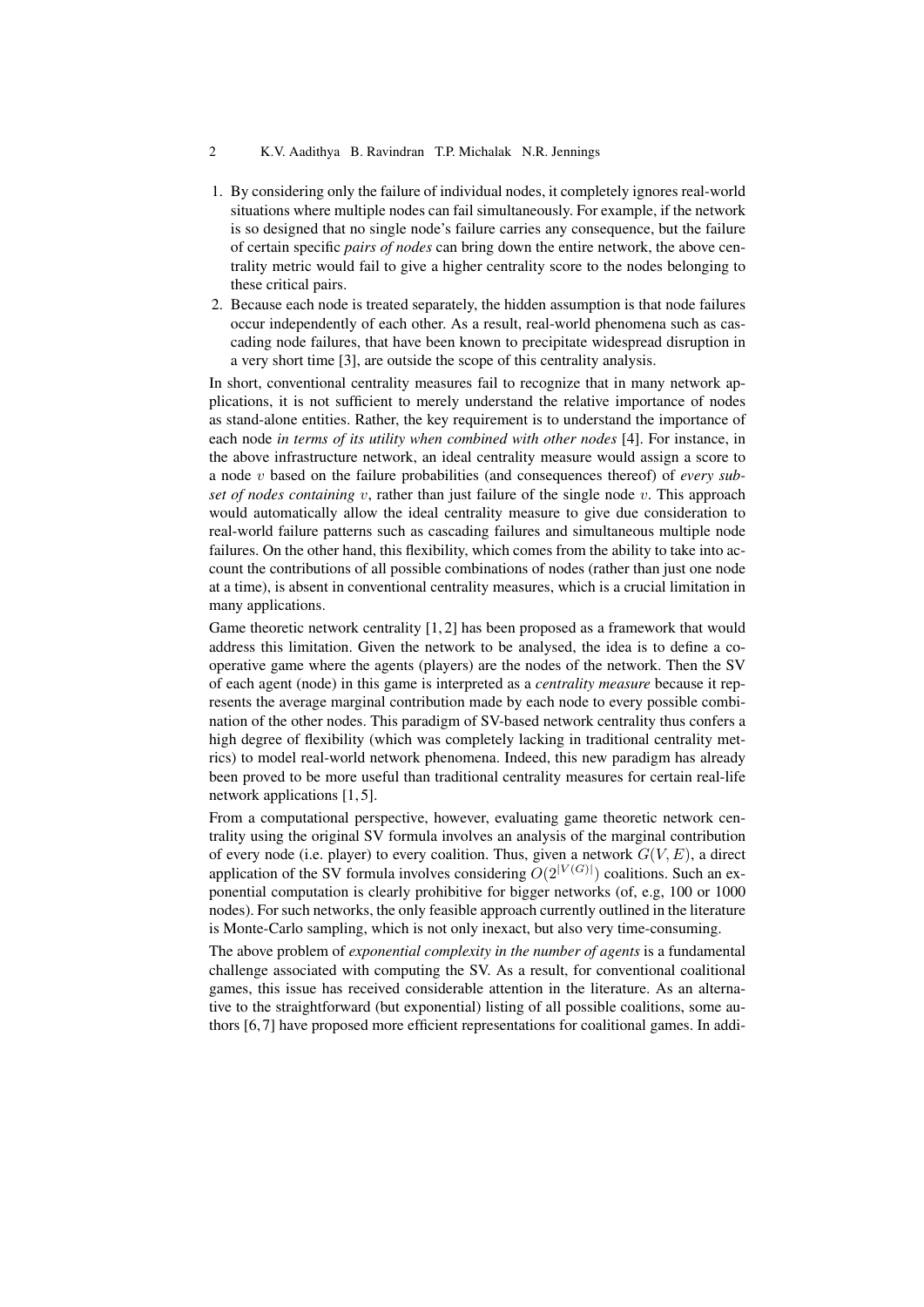tion to being concise for many games, these representations are expressly designed to possess desirable computational properties, including efficient SV computation. Thus, the *choice of representation* has been the foremost consideration for efficient SV computation in the context of conventional coalitional games.

The networks domain, by contrast, poses a very different set of challenges:

- 1. Unlike conventional coalitional games, conciseness is usually not an issue in the networks context. This is because the games that aim to capture network centrality notions are completely specified by (a) the underlying network compactly represented as a graph, and (b) a *concise closed-form characteristic function expression* for evaluating coalition values (please see next section for an example). Rather, the issue here is that the exact specification for the characteristic function is dictated not by computational considerations, but by the real-world application of *game theoretic network centrality*.
- 2. Because the games in this paper are designed to reflect network centrality, the characteristic function definition often depends highly non-trivially on the underlying graph structure.

Therefore, the challenge we face in this paper is to *efficiently compute the SV, given a network and a game defined over it, where coalition values for this game are given by a closed-form expression that depends non-trivially on the network*. The key question here is how to take advantage of (a) the network structure, and (b) the functional form for the coalition values, so as to compute SVs efficiently, i.e, without the need to enumerate all possible coalitions.

Against this background:

- [1] Our key contribution in this paper is to demonstrate that it is possible to exactly and efficiently compute SV-based network centralities of practical interest defined on large networks which exceed thousands of nodes! By contrast, the only previously known method that scaled to such large networks was Monte-Carlo simulation, which was neither exact nor particularly efficient.
- [2] For four different measures of network centrality, we develop exact closed-form formulas for the SVs. We present pseudo-codes of linear and polynomial time algorithms to implement these formulas.
- [3] We develop a closed-form polynomial time computable SV approximation for a fifth measure of centrality defined on weighted networks.
- [4] We test our algorithms on two real-life examples, (a) an infrastructure network representing the topology of the Western States Power Grid, and (b) a collaboration network from the field of astrophysics. The results show that the algorithms proposed in this paper are not only accurate but also deliver significant speedups (upto 550x for the 16000+ node scientific collaboration network) over Monte-Carlo simulation.

The remainder of the paper is organized as follows. Section 2 presents an example of how a coalitional game may be used to capture the notion of network centrality. Section 3 analyses four types of centrality-related coalitional games and presents polynomial time SV algorithms for all of them. Conclusions follow.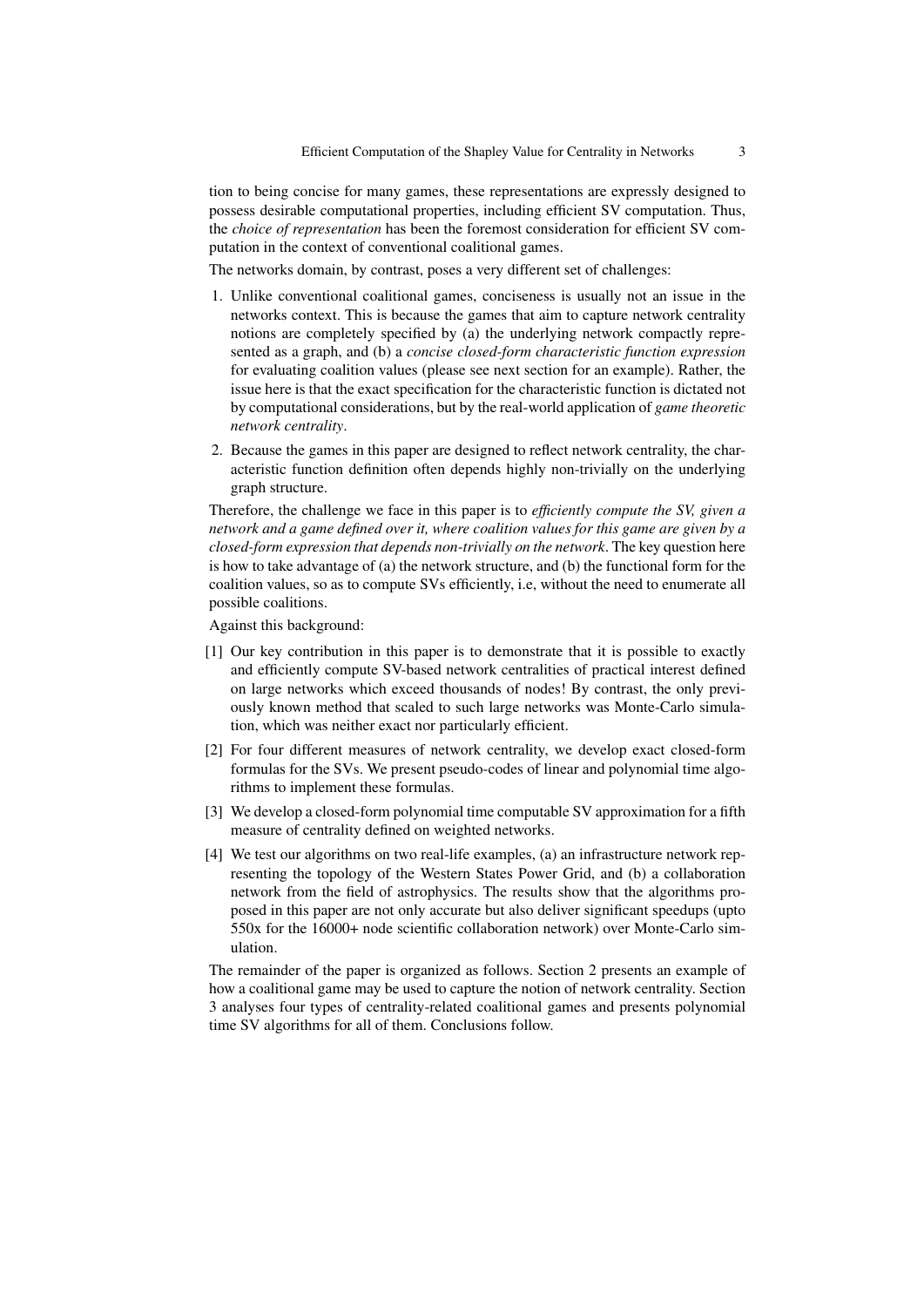4 K.V. Aadithya B. Ravindran T.P. Michalak N.R. Jennings

## 2 SV as a Centrality Measure

As mentioned in the introduction, the paradigm of game theoretic network centrality based on the SV has been proposed in [1, 2] and further explored in [5]. This section presents an example to illustrate the advantages of this paradigm over conventional centrality measures.

Consider the notion of "closeness centrality" of a node in a graph  $G(V, E)$ , which is traditionally defined as the reciprocal of the average distance of that node from other (reachable) nodes in the graph [8]. This definition captures the intuitive idea that a node "in close proximity to many other nodes" is more valuable by virtue of its central location, and hence should be assigned a higher centrality score.

The above measure, however, fails to recognize the importance of combinations of nodes. For example, consider a typical real-world application of closeness centrality: that of disseminating a piece of information to all nodes in the network. At any time point t in the dissemination process, define the random variable  $C_t$  to be the subset of nodes most actively involved in propagating the information. In this situation, a new node added to  $C_t$  would make maximum contribution to the diffusion of information only if it is "in close proximity to nodes that are not currently in close proximity to any node in  $C_t$ ". Thus, while conventional closeness centrality only takes into account *average proximity to all other nodes*, the actual importance of a node in the real-world application is based on a very different measure: *proximity to nodes that are not in close proximity to the random variable*  $C_t$ .

We now show how coalitional game theory can be used to construct a centrality measure that faithfully models the above *real-world importance* of a node. Let C be any subset of nodes from the given network  $G(V, E)$ . Then, for every such C, assign a value  $\nu(C)$ given by

$$
\nu(C)=\sum_{v\in V(G)}\frac{1}{1+\min\{d(u,v)|u\in C\}}
$$

where  $d(u, v)$  is the distance between nodes u and v (measured as the shortest path length between  $u$  and  $v$  in graph  $G$ ).

The map  $\nu$  defined above captures a fundamental centrality notion: that the *intrinsic value* of a subset of nodes C in the context of a real-world application (such as information dissemination) is proportional to the overall proximity of the nodes in  $C$  to the other nodes in the network. In effect, the map  $\nu$  carries the original definition of closeness centrality to a global level, where a measure of importance is assigned to every possible combination of nodes.

The map  $\nu$  above is therefore a *characteristic function* for a coalitional game, where each vertex of the network is viewed as an agent playing the game. It follows that if a node v has a high SV in this game, it is likely that v would "contribute more" to an arbitrary randomly chosen coalition of nodes  $C$  in terms of increasing the proximity of  $C$  to other nodes on the network. Thus, computing the SVs of this game yields a centrality score for each vertex that is a much-improved characterization of closeness centrality.

The only difficulty in adopting such a game-theoretically inspired centrality measure is the previously mentioned problem of *exponential complexity in the number of agents*.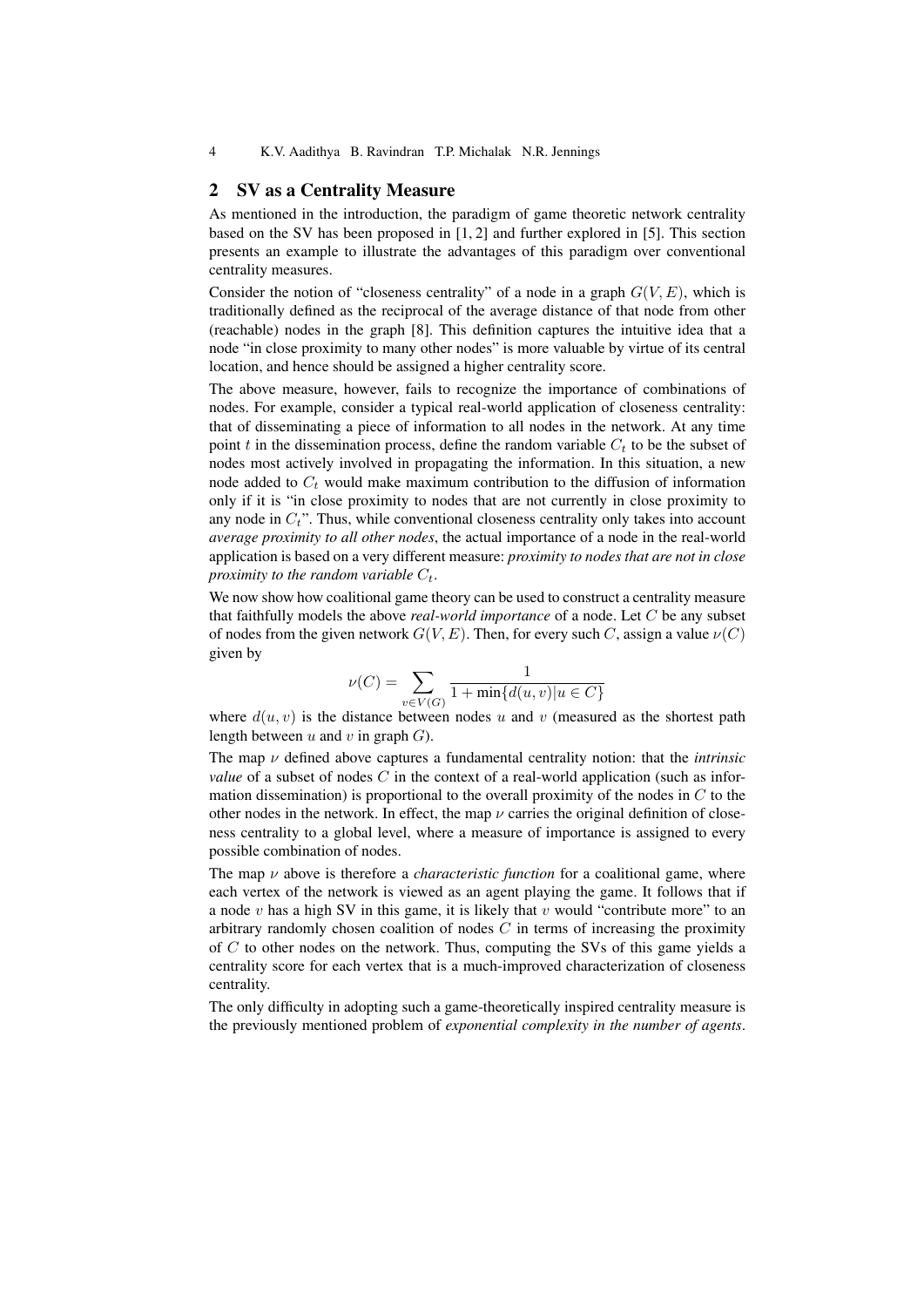In the next section, we show how to overcome this difficulty and compute the SV for many centrality applications (including the above formulation) in time polynomial in the size of the network.

### 3 Algorithms for SV-based network centrality

In this section, we present 5 characteristic function formulations  $\nu(C)$ , each designed for a different real-world application. While each formulation captures a different *flavor of centrality*, they all embrace one fundamental centrality idea: that the definition for  $\nu(C)$  must somehow quantify the *sphere of influence* of the coalition C over the other nodes. For instance, in our first game formulation, we start with the simplest possible idea that the sphere of influence of a coalition of nodes  $C$  is the set of all nodes immediately reachable (within one hop) from C. Subsequent games further generalize this notion of sphere of influence. For example, the second formulation specifies a more sophisticated sphere of influence: one that includes only those nodes which are immediately reachable in at least  $k$  different ways from  $C$ . The other three formulations extend the notion of sphere of influence to weighted graphs. The third game, for instance, defines sphere of influence as the set of all nodes within a cutoff distance of  $C$  (as measured by shortest path lengths on the weighted graph). The fourth and final formulation is an extreme generalization: it allows the sphere of influence of  $C$  to be specified by an arbitrary function  $f(.)$  of the distance between C and the other nodes.

Throughout this section, we assume the reader is familiar with concepts of graph theory, including weighted and unweighted graphs, vertex degrees, neighboring vertices and shortest paths. We do not define these concepts here but suggest the references [9, 10]. The terms "network" and "graph" are used interchangeably in this paper, as are the terms "node" and "vertex". All the weighted graphs considered in this paper are positive weighted. We do not use digraphs in this paper, so all graphs are assumed to be undirected.

We also assume familiarity with the concepts of co-operative game theory, including the definition of coalitional games in characteristic function form and the Shapley Value. We do not define these concepts here but suggest the references [11, 12].

We now set the notation for a general coalitional game played on a network. Given a graph  $G(V, E)$  with vertex set V and edge set E, we use G to define a coalitional game  $g(V(G), \nu)$  with set of agents  $V(G)$  and characteristic function  $\nu$ . Here the agents of the coalitional game are the vertices of the graph  $G$ . Thus a coalition of agents  $C$  is simply any subset of  $V(G)$ . The characteristic function  $\nu : 2^{V(G)} \to \mathbb{R}$  can be any function that depends on the graph G as long as it satisfies the condition  $\nu(\emptyset) = 0$ . We use the phrase "value of coalition  $C$ " to informally refer to  $\nu(C)$ .

#### 3.1 Game 1:  $\nu_1(C) =$  #agents at-most 1 degree away

Given an unweighted, undirected network  $G(V, E)$ . We first define "fringe" of a subset  $C \subseteq V(G)$  as the set  $\{v \in V(G) : v \in C$  (or)  $\exists u \in C$  such that  $(u, v) \in E(G)\}$ , i.e, the fringe of a coalition includes all nodes reachable from the coalition in at most one hop.

Based on the fringe, we define the coalitional game  $g_1(V(G), \nu_1)$  with respect to the network  $G(V, E)$  by the characteristic function  $\nu_1 : 2^{V(G)} \to \mathbb{R}$  given by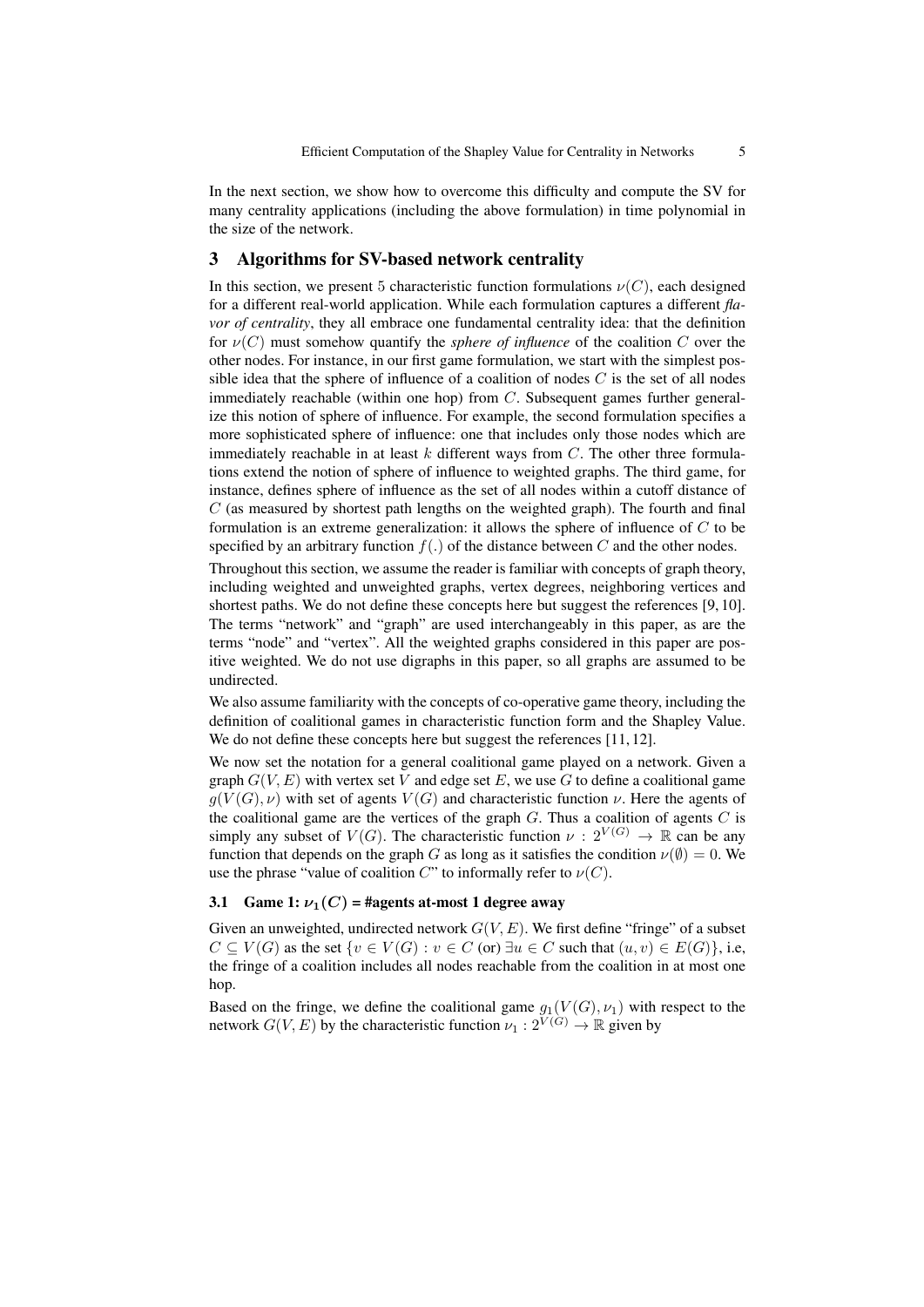$$
\nu_1(C) = \begin{cases} 0 & \text{if } C = \emptyset \\ \text{size}(\text{fringe}(C)) & \text{else} \end{cases}
$$

This coalitional game has been extensively discussed in [1], where the authors motivate the game by arguing that the SVs of nodes in this game constitute a centrality metric that is superior to degree centrality for some applications. It is therefore desired to compute the SVs of all nodes for this game. We shall now present an exact formula for this computation rather than obtaining it through Monte-Carlo simulation as was done in [1].

To evaluate the SV of node  $v_i$ , consider all possible permutations of the nodes in which  $v_i$  would make a positive marginal contribution to the coalition of nodes occurring before itself. Let the set of nodes occurring before node  $v_i$  in a random permutation of nodes be denoted  $C_i$ . Let the neighbors of node  $v_i$  in the graph  $G(V, E)$  be denoted  $N_G(v_i)$  and the degree of node  $v_i$  be denoted  $deg_G(v_i)$ .

The key question to ask is: what is the necessary and sufficient condition for node  $v_i$  to marginally contribute node  $v_i \in N_G(v_i) \cup \{v_i\}$  to fringe $(C_i)$ ? Clearly this happens if and only if neither  $v_j$  nor any of *its* neighbors are present in  $C_i$ . Formally  $(N_G(v_j) \cup$  $\{v_i\}\}\cap C_i=\emptyset.$ 

Given that permutations are chosen uniformly at random for computing the SV, combinatorial arguments can be used to show that the above condition is satisfied with probability  $\frac{1}{1+deg_G(v_j)}$ . Denote by  $B_{v_i,v_j}$  the Bernoulli random variable that  $v_i$  marginally contributes  $v_i$  to fringe( $C_i$ ). Thus:

$$
E[B_{v_i, v_j}] = \Pr[(N_G(v_j) \cup \{v_j\}) \cap C_i = \emptyset] = \frac{1}{1 + deg_G(v_j)}
$$

Therefore, the Shapley Value  $SV_{g_1}(v_i)$ , which is the expected marginal contribution of  $v_i$ , is given by:

$$
SV_{g_1}(v_i) = \sum_{v_j \in \{v_i\} \cup N_G(v_i)} E[B_{v_i, v_j}] = \sum_{v_j \in \{v_i\} \cup N_G(v_i)} \frac{1}{1 + deg_G(v_j)}
$$

which is an *exact closed-form expression* for computing the SV of each node on the network.

Algorithm 1 describes an  $O(V + E)$  procedure that directly implements the above equation to compute the exact SVs of all nodes in the network. By contrast, Monte-Carlo simulation requires  $O(V + E)$  operations for *every* iteration. Moreover, the results obtained using Monte-Carlo are statistical in nature and may not be sufficiently accurate unless a large number of iterations are carried out.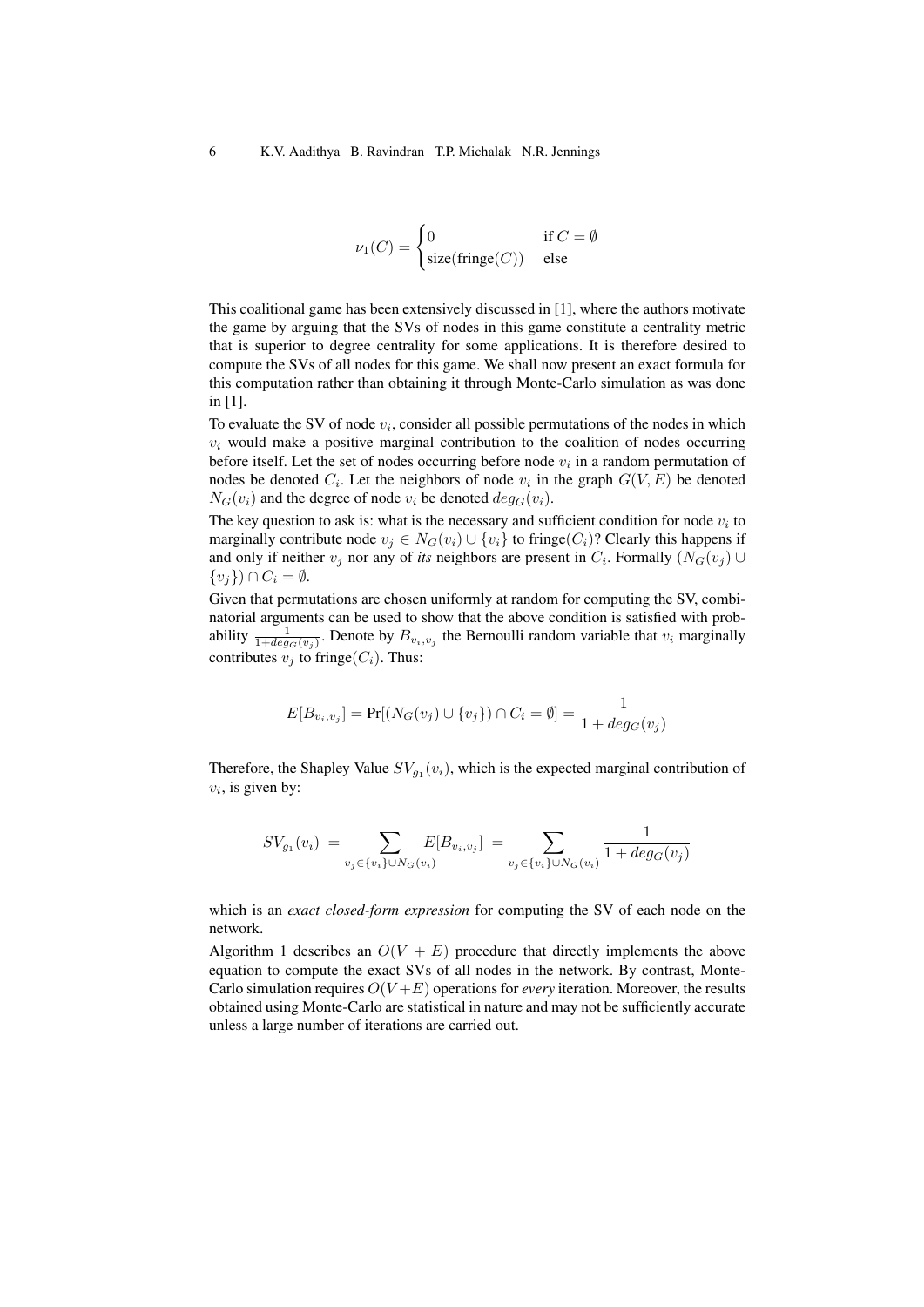Algorithm 1: Computing SVs for Game 1

**Input:** Unweighted graph  $G(V, E)$ **Output:** SVs of all nodes in  $V(G)$  for game  $q_1$ foreach  $v \in V(G)$  do ShapleyValue[v] =  $\frac{1}{1 + deg_G(v)}$ ; foreach  $u \in N_G(v)$  do ShapleyValue[v] +=  $\frac{1}{1 + deg_G(u)}$ ; end end return ShapleyValue;

It is possible to derive some intuition from the above formula. If a node has a high degree, the number of terms in its SV summation above will also be high. But the terms themselves would be inversely related to the degree of neighboring nodes. This gives the intuition that a node will have high centrality not only when its degree is high, but also whenever its degree tends to be higher in comparison to the degree of its neighboring nodes. In other words, *power comes from being connected to those who are powerless*, a fact that is well-recognized [13] by the centrality literature.

## 3.2 Game 2:  $\nu_2(C)$  = #agents with at-least k neighbors in C

We now consider a more general game formulation for an unweighted graph  $G(V, E)$ , where the value of a coalition includes the number of agents who are either in the coalition or are adjacent to at least  $k$  agents who are in the coalition. Formally, we consider game  $q_2$  characterised by  $\nu_2 : 2^{\tilde{V}(G)} \to \mathbb{R}$ , where

$$
\nu_2(C) = \begin{cases} 0 & \text{if } C = \emptyset \\ |\{v : v \in C \text{ (or) } |N_G(v) \cap C| \ge k\}| & \text{else} \end{cases}
$$

Note that this game reduces to game  $g_1$  for  $k = 1$ .

The motivation for this generalization is that in many real-life networks, the value of a coalition is interpreted as the number of agents who can be "influenced" by the coalition. For instance, in a viral marketing or innovation diffusion analysis [14], it is usually assumed that an agent will "be influenced" only if atleast  $k$  of his neighbors have already been convinced, which suggests such a game formulation.

Adopting notation from the previous subsection, we again ask: what is the necessary and sufficient condition for node  $v_i$  to marginally contribute node  $v_j \in N_G(v_i) \cup \{v_i\}$ to the value of the coalition  $C_i$ ?

Clearly, if  $deg_G(v_j) < k$ , we have  $E[B_{v_i,v_j}] = \delta(v_i, v_j)$ , i.e,  $E[B_{v_i,v_j}] = 1$  for  $v_i = v_j$ and 0 otherwise.

For  $deg_G(n_j) \geq k$ , we split the argument into two cases. If  $v_j \neq v_i$ , the condition for marginal contribution is that exactly  $(k - 1)$  neighbors of  $v_j$  already belong to  $C_i$  and  $v_j \notin C_i$ . On the other hand, if  $v_j = v_i$ , marginal contribution happens if and only if  $C_i$ originally consisted of at most  $(k - 1)$  neighbors of  $v_i$ .

So for  $deg_G(v_j) \geq k$  and  $v_j \neq v_i$ , we have

$$
E[B_{n_i,n_j}] = {deg_G(v_j) - 1 \choose k - 1} \frac{(k - 1)!(1 + deg_G(v_j) - k)!}{(1 + deg_G(v_j))!} = \frac{1 + deg_G(v_j) - k}{deg_G(v_j)(1 + deg_G(v_j))}
$$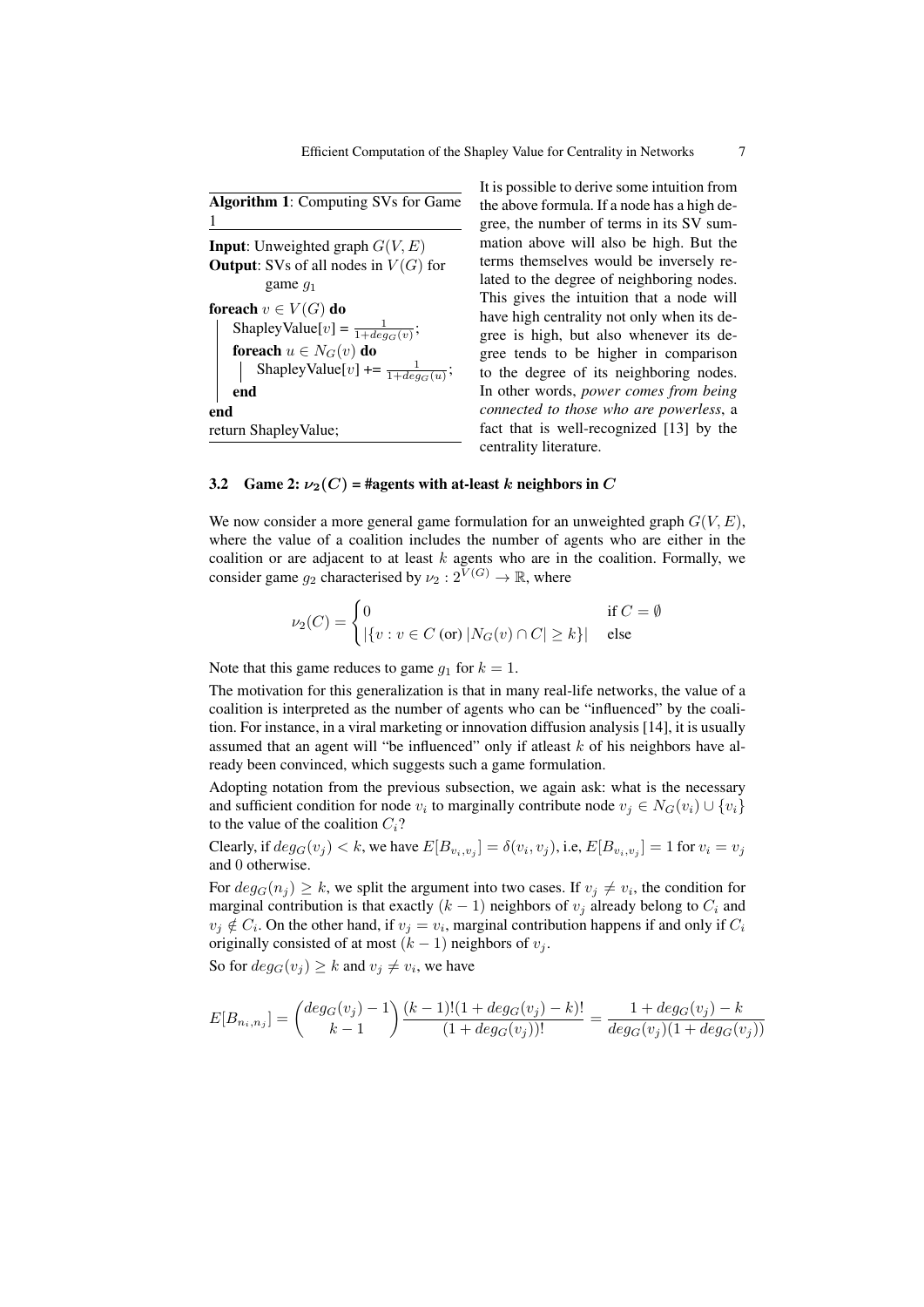And for  $deg_G(v_i) \geq k$  and  $v_j = v_i$ , we have

$$
E[B_{v_i, v_i}] = \frac{k}{1 + deg_G(v_i)}
$$

As before, the SVs are given by substituting the above formulas into:

$$
SV_{g_2}(v_i) = \sum_{v_j \in N_G(v_i) \cup \{v_i\}} E[B_{v_i, v_j}]
$$

Although this game is a generalization of game  $q_1$ , it can still be solved to obtain the SVs of all nodes in  $O(V + E)$  time, as formalised by Algorithm 2.

Algorithm 2: Computing SVs for Game 2

**Input:** Unweighted graph  $G(V, E)$ , positive integer  $k$ **Output:** SVs of all nodes in  $V(G)$  for game  $g<sub>2</sub>$ foreach  $v \in V(G)$  do ShapleyValue[v] = min(1,  $\frac{k}{1+deg_G(v)}$ ); foreach  $u \in N_G(v)$  do ShapleyValue $[v]$  +=  $max(0, \frac{deg_G(u)-k+1}{deg_G(u)(1+deg_G(u))});$ 

end

end return ShapleyValue;

An even more general formulation of the game is possible by allowing  $k$  to be a function of the agent, i.e, each node  $v_i \in V(G)$  is assigned its own unique attribute  $k(v_i)$ . This translates to an application of the form: agent i is convinced if and only if at least  $k_i$  of his neighbors are convinced, which is a frequently used model in the literature [14].

The above proof does not use the fact that  $k$  is constant across all nodes. So this generalized formulation can be solved by a simple modification to the original SV expression:

$$
SV(v_i) = \frac{k(v_i)}{1 + deg_G(v_i)} + \sum_{v_j \in N_G(v_i)} \frac{1 + deg_G(v_j) - k(v_j)}{deg_G(v_j)(1 + deg_G(v_j))}
$$

The above equation (which is also implementable in  $O(V + E)$  time) assumes that  $k(v_i) \leq 1 + deg_G(v_i)$  for all nodes  $v_i$ . This condition can be assumed without loss of generality because all cases can still be modeled (we set  $k(v_i) = 1 + deg_G(v_i)$  for the extreme case where node  $v_i$  is never convinced no matter how many of its neighbors are already convinced).

## 3.3 Game 3:  $\nu_3(C)$  = #agents at-most  $d_{\text{cutoff}}$  away

Hitherto, our games have been confined to unweighted networks. But in many applications, it is necessary to model real-world networks as weighted graphs. For example, in a co-authorship network, each edge is often assigned a weight proportional to the number of joint publications the corresponding authors have produced [15].

This subsection extends the game  $g_1$  to the case of weighted networks. Whereas game  $g_1$  equates  $\nu(C)$  to the number of nodes located within one hop of some node in C, our new formulation in this subsection equates  $\nu(C)$  to the number of nodes located within a distance  $d_{\text{cutoff}}$  of some node in C. Here, distance between two nodes is measured as the length of the shortest path between the nodes in the given weighted graph  $G(V, E, W)$ , where  $W : E \to \mathbb{R}^+$  is the weight function.

Formally, we define the game  $g_3$ , where for each coalition  $C \subseteq V(G)$ ,

$$
\nu_3(C) = \begin{cases} 0 & \text{if } C = \emptyset \\ \text{size}(\{v_i : \exists v_j \in C \mid \text{distance}(v_i, v_j) \le d_{\text{cutoff}}\}) & \text{else} \end{cases}
$$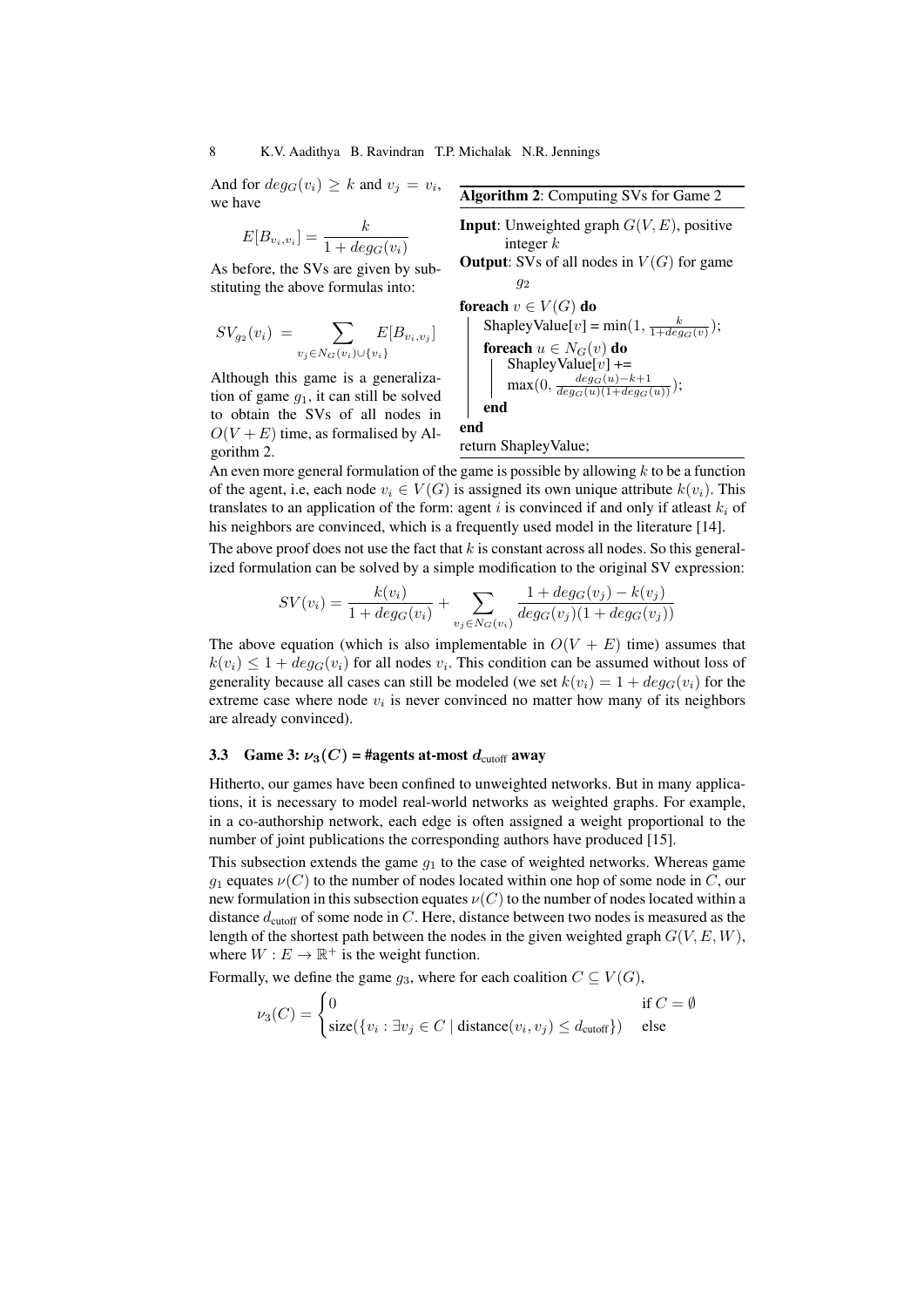We shall now show that even this highly general centrality game  $g_3$  is amenable to analysis which yields an exact formula for SVs. However, in this case the algorithm for implementing the formula is not linear in the size of the network, but has  $O(VE + )$  $V^2 \log(V)$ ) complexity.

Let us introduce some extra notation. Define the *extended neighborhood*  $N_G(v_i, d_{\text{cutoff}})$  =  $\{v_k \neq v_j : \text{distance}(v_k, v_j) \leq d_{\text{cutoff}}\}$ , i.e, the set of all nodes whose distance from  $v_j$ is at most  $d_{\text{cutoff}}$ . Denote the size of  $N_G(v_i, d_{\text{cutoff}})$  by  $deg_G(v_i, d_{\text{cutoff}})$ .

With this notation, the necessary and sufficient condition for node  $v_i$  to marginally contribute node  $v_j$  to the value of coalition  $C_i$  is: distance $(v_i, v_j) \leq d_{\text{cutoff}}$  and distance $(v_j, v_k) > d_{\text{cutoff}}$  $d_{\text{cutoff}} \,\forall v_k \in C_i$ . That is, neither  $v_j$  nor any node in *its* extended neighborhood should be present in  $C_i$ . But from the discussion of previous subsections, we know that the probability of this event is exactly  $\frac{1}{1+deg_G(v_j, d_{\text{cutoff}})}$ . Therefore, the exact formula for SV of node  $v_i$  in game  $g_3$  is:

$$
SV_{g_3}(v_i) \;\; = \sum_{v_j \in \{v_i\} \cup N_G(v_i, d_{\text{cutoff}})} \frac{1}{1 + deg_G(v_j, d_{\text{cutoff}})}
$$

Algorithm 3 works as follows: for each node v in the network  $G(V, E)$ , the extended neighborgood  $N_G(v, d_{\text{cutoff}})$ and its size  $deg_G(v, d_{\text{cutoff}})$  are first computed using Dijkstra's algorithm in  $O(E+V \log(V))$  time [16]. The results are then used to directly implement the above equation, which takes maximum time  $O(V^2)$ . In practice this step runs much faster because the worst case situation only occurs when every node is reachable from every other node within  $d_{\text{cutoff}}$ . Overall the complexity of the algorithm is  $O(VE + V^2 \log(V))$ .

We make one final observation: that the above proof does not depend on  $d_{\text{cutoff}}$ being constant across all nodes. Indeed, each node  $v_i \in V(G)$  may be assigned its own unique value  $d_{\text{cutoff}}(v_i)$ , where  $\nu(C)$  would be the number of agents  $v_i$  who are within a distance  $d_{\text{cutoff}}(v_i)$ from C. For this case, the above proof gives:

## Algorithm 3: Computing SVs for Game 3

**Input:** Weighted graph  $G(V, E, W)$ ,  $d_{\text{cutoff}} > 0$ 

**Output:** SVs of all nodes in  $G$  for game  $g_3$ 

foreach  $v \in V(G)$  do DistanceVector D = Dijkstra $(v, G)$ ; extNeighbors(v) =  $\emptyset$ ; extDegree(v) = 0; **foreach**  $u \in V(G)$  *such that*  $u \neq v$  **do** if  $D(u) \leq d_{\text{cutoff}}$  then  $extNeighbors(v).push(u);$  $extDegree(v)++;$ end end

end

**forecast** 
$$
v \in V(G)
$$
 **do**  
\nShapleyValue[v] =  $\frac{1}{1+extDegree(v)}$ ;  
\n**forecast**  $u \in extNeighbors(v)$  **do**  
\nShapleyValue[v] +=  
\n $\frac{1}{1+extDegree(u)}$ ;  
\n**end**  
\n**end**

return ShapleyValue;

$$
SV(v_i) = \sum_{\substack{v_j:\text{distance}(v_i,v_j)\\ \leq d_{\text{cutoff}}(v_j)}} \frac{1}{1 + deg_G(v_j, d_{\text{cutoff}}(v_j))}
$$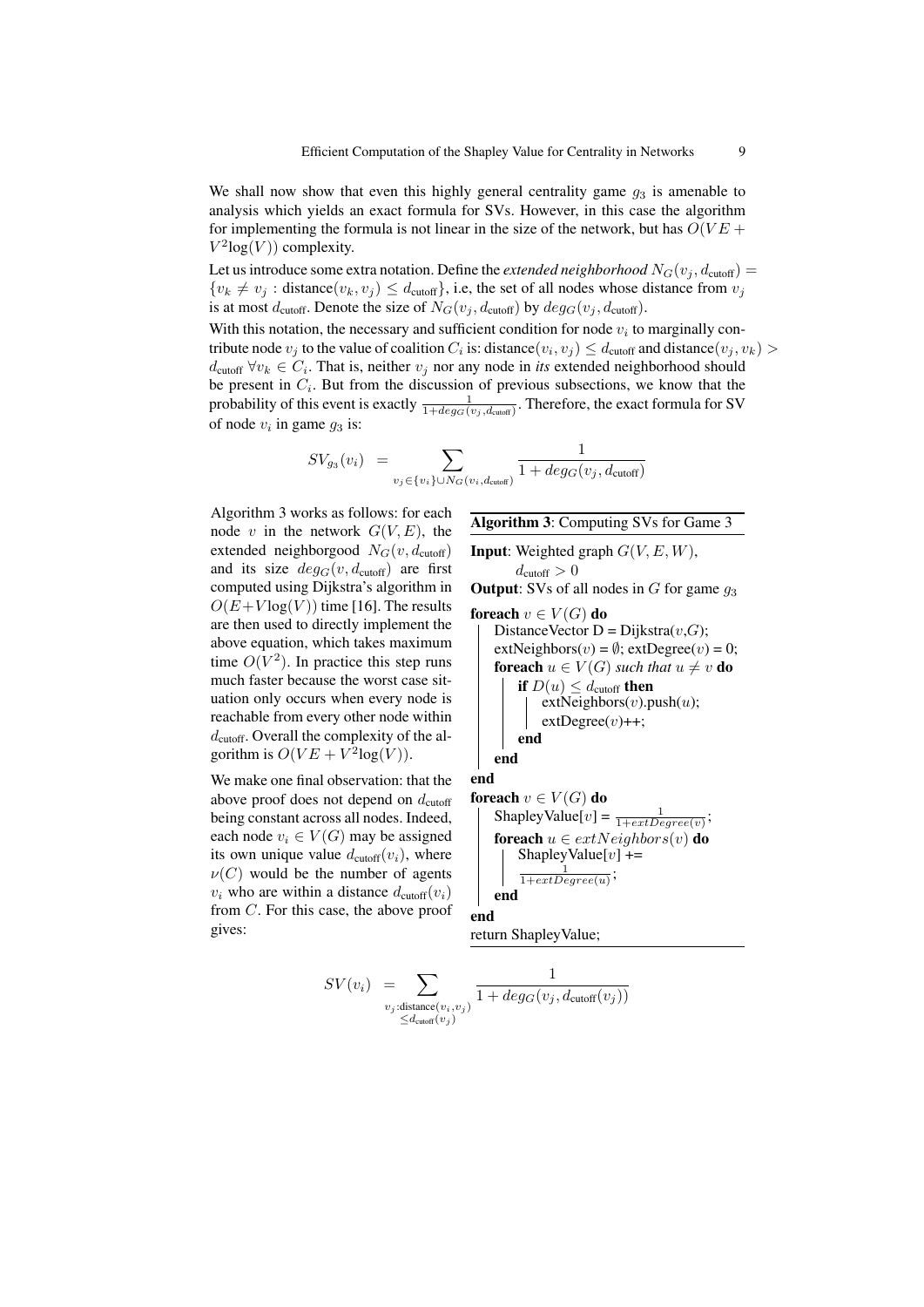#### 10 K.V. Aadithya B. Ravindran T.P. Michalak N.R. Jennings

## **3.4** Game 4:  $\nu_4(C) = \sum_{v_i \in V(G)} f(\text{distance}(v_i, C))$

This subsection further generalizes game  $g_3$ , again taking motivation from real-life network problems. In game  $g_3$ , all agents at distances  $d_{\text{agent}} \leq d_{\text{cutoff}}$  contributed equally to the value of a coalition. However, this assumption may not always hold true because in some applications, we intuitively expect agents closer to a coalition to contribute more to its value. For instance, we expect a Facebook user to exert more influence over his immediate circle of friends than over "friends of friends", even though both may satisfy the  $d_{\text{cutoff}}$  criterion. Similarly, we expect a virus-affected computer to infect a neighboring computer more quickly than a computer two hops away.

In general, we expect that an agent at distance d from a coalition would contribute  $f(d)$ to its value, where  $f(.)$  is a positive valued decreasing function of its argument. More formally, we define the game  $g_4$  where the value of a coalition C is given by:

$$
\nu_4(C) = \begin{cases} 0 & \text{if } C = \emptyset \\ \sum_{v_i \in V(G)} f(d(v_i, C)) & \text{else} \end{cases}
$$

where  $d(v_i, C)$  is the minimum distance min{distance $(v_i, v_j)|v_j \in C$ }.

It is possible to solve for SVs in the above formulation by constructing a marginal contribution network (MC-Net) [7]. However, the MC-Net so constructed would have  $O(V^3)$  rules. In the discussion below, we give a more efficient algorithm that runs in  $O(VE + V^2 \log(V))$ . This is a considerable improvement because most real-world networks for which this formulation computes centralities are sparse, i.e.  $E \sim O(V)$ .

The key question to ask is: what is the expected value of the marginal contribution of  $v_i$  through node  $v_j \neq v_i$  to the value of coalition  $C_i$ ? Let this marginal contribution be denoted  $MC(v_i, v_j)$ . Clearly:

$$
MC(v_i, v_j) = \begin{cases} 0 & \text{if distance}(v_i, v_j) \ge d(v_j, C_i) \\ f(\text{distance}(v_i, v_j)) - f(d(v_j, C_i)) & \text{else} \end{cases}
$$

Let  $D_{v_i} = \{d_1, d_2...d_{|V|-1}\}\$  be the distances of node  $v_j$  from all other nodes in the network, sorted in increasing order. Let the nodes corresponding to these distances be  $\{w_1, w_2...w_{|V|-1}\}$  respectively. Let  $k_{ij}+1$  be the number of nodes (out of these  $|V|-1$ ) whose distances to  $v_j$  are  $\leq$  distance $(v_i, v_j)$ . Let  $w_{k_{ij}+1} = v_i$  (i.e, among all nodes that have the same distance from  $v_j$  as  $v_i$ ,  $v_i$  is placed last in the increasing order).

We use *literal*  $w_i$  to mean  $w_i \in C_i$  and the literal  $\overline{w_i}$  to mean  $w_i \notin C_i$ . Define a sequence of boolean variables  $p_k = \overline{v_j} \wedge \overline{w_1} \wedge \overline{w_2} \wedge ... \wedge \overline{w_k}$  for each  $0 \le k \le |V| - 1$ . Finally denote expressions of the form  $MC(v_i,v_j|F)$  to mean the marginal contribution of  $v_i$  to  $C_i$  through  $v_j$  given that the coalition  $C_i$  satisfies the boolean expression F.

$$
MC(v_i, v_j|p_{k_{ij}+1} \wedge w_{k_{ij}+2}) = f(d_{k_{ij}+1}) - f(d_{k_{ij}+2})
$$
  
\n
$$
MC(v_i, v_j|p_{k_{ij}+2} \wedge w_{k_{ij}+3}) = f(d_{k_{ij}+1}) - f(d_{k_{ij}+3})
$$
  
\n
$$
\vdots \qquad \vdots
$$
  
\n
$$
MC(v_i, v_j|p_{|V|-2} \wedge w_{|V|-1}) = f(d_{k_{ij}+1}) - f(d_{|V|-1})
$$
  
\n
$$
MC(v_i, v_j|p_{|V|-1}) = f(d_{k_{ij}+1})
$$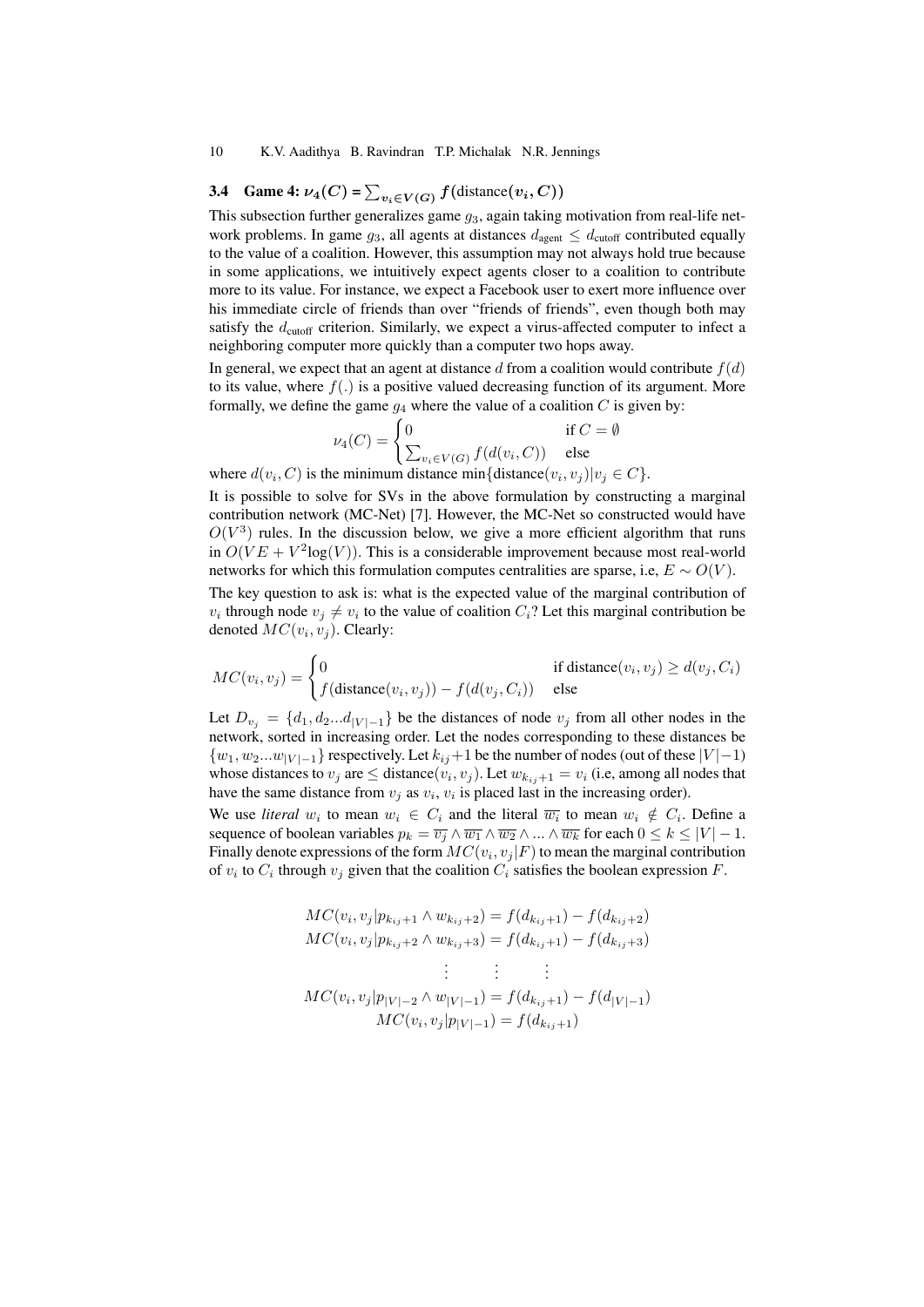With this notation, we obtain expressions for  $MC(v_i, v_j)$  by splitting over the above *mutually exclusive* and *exhaustive* (i.e, covering all possible non-zero marginal contributions) cases.

The probabilities  $Pr(p_k \wedge w_{k+1})$  are found by elementary combinatorics which gives:

$$
\Pr(p_k \land w_{k+1}) = \frac{k!}{(k+2)!} = \frac{1}{(k+1)(k+2)} \,\forall\, 1 + k_{ij} \le k \le |V| - 2
$$

Using the  $MC(v_i, v_j)$  equations and the probabilities  $Pr(p_k \wedge w_{k+1})$ :

$$
E[MC(v_i, v_j)] = \left[ \sum_{k=1+k_{ij}}^{|V|-2} \frac{f(\text{distance}(v_i, v_j)) - f(d_{k+1})}{(k+1)(k+2)} \right] + \frac{f(\text{distance}(v_i, v_j))}{|V|}
$$

$$
= \frac{f(\text{distance}(v_i, v_j))}{k_{ij} + 2} - \sum_{k=k_{ij}+1}^{|V|-2} \frac{f(d_{k+1})}{(k+1)(k+2)}
$$

For  $v_i = v_j$ , a similar analysis produces:

$$
E[MC(v_i, v_i)] = f(0) - \sum_{k=0}^{|V|-2} \frac{f(d_{k+1})}{(k+1)(k+2)}
$$

Finally the exact SVs are given by:

$$
SV_{g_4}(v_i) = \sum_{v_j \in V(G)} E[MC(v_i, v_j)]
$$

Algorithm 4 implements the above formulas. For each vertex  $v$ , a vector of distances to every other vertex is first computed using Dijkstra's algorithm [16]. This yields a vector  $D_v$  that is already sorted in increasing order. This vector is then traversed in reverse, to compute the backwards cumulative sum  $\sum \frac{f(d_{k+1})}{(k+1)(k+2)}$ . At each step of the backward traversal, the SV of the appropriate node  $w$  is updated according to the  $E[MC(w, v)]$  equation. After the traversal, the SV of  $v$  itself is updated according to the  $E[MC(v, v)]$  equation. This process is repeated for all nodes  $v$  so that at the end of the algorithm, all SVs have been computed exactly in  $O(VE + V^2 \log(V))$  time.

### Algorithm 4: Computing SVs for Game 4

**Input:** Weighted graph  $G(V, E, W)$ , function  $f:\mathbb{R}^+\to\mathbb{R}^+$ 

**Output:** SVs of all nodes in  $G$  for game  $g_4$ 

```
Initialise: \forall v \in V(G) set ShapleyValue[v] = 0;
foreach v \in V(G) do
    [Distances \hat{D}, Nodes w] = Dijkstra(v, G);
    sum = 0; index = |V|-1; prevDistance = -1,
    prevSV = -1;
    while index > 0 do
        if D(index) == prevDistance then
        \vert currSV = prevSV;
        else
            currSV = \frac{f(D(index))}{1+index} - sum;end
        ShapleyValue[w(index)] += currSV;
        sum += \frac{f(D(index))}{index(1+index)};prevDistance = D(index), prevSV = currSV;
       index--;
    end
   ShapleyValue[v] += f(0) – sum;
end
return ShapleyValue;
```